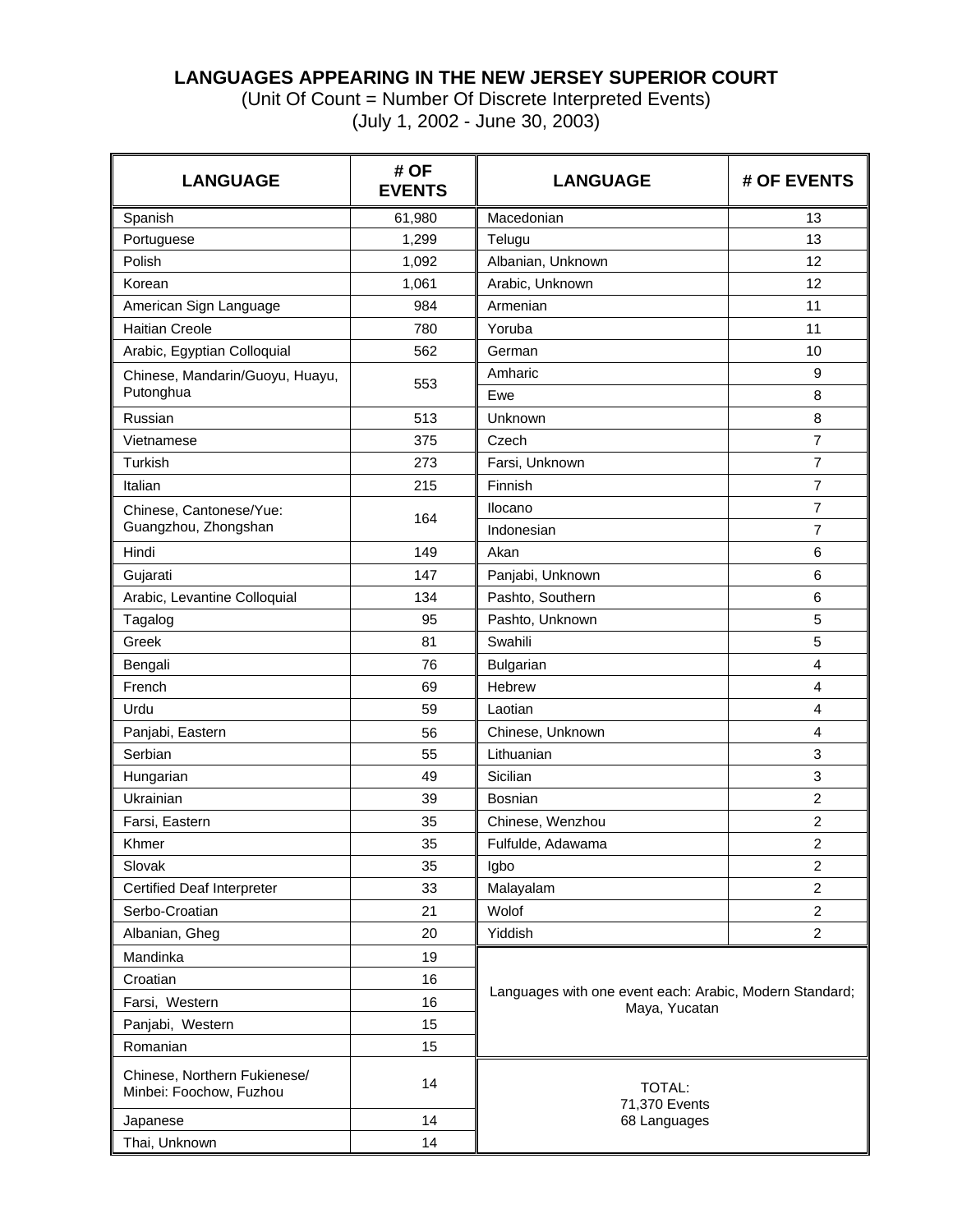# **COURT INTERPRETING STATISTICAL REPORTING SYSTEM**

# **NUMBER OF EVENTS INTERPRETED BY COUNTY AND PRIMARY CONTEXT (JULY 1, 2002 - JUNE 30, 2003)**

| VICINAGE/ COUNTY           | <b>BEFORE A</b><br><b>JUDGE OR</b><br><b>GRAND JURY</b> | <b>BEFORE HEARING</b><br>OFFICER OR IN<br><b>CDR PROCEEDING</b> | <b>ANY COURT</b><br><b>SUPPORT</b><br><b>SERVICE</b> |  |  |  |  |
|----------------------------|---------------------------------------------------------|-----------------------------------------------------------------|------------------------------------------------------|--|--|--|--|
| lı:<br>Atlantic            | 677                                                     | 4                                                               | 0                                                    |  |  |  |  |
| lE.<br>Cape May            | 188                                                     | 0                                                               | 0                                                    |  |  |  |  |
| III:<br>Bergen             | 3939                                                    | 405                                                             | 144                                                  |  |  |  |  |
| IIII:<br><b>Burlington</b> | 271                                                     | 22                                                              | 31                                                   |  |  |  |  |
| IV:<br>Camden              | 4759                                                    | 560                                                             | 74                                                   |  |  |  |  |
| V:<br><b>Essex</b>         | 4827                                                    | 781                                                             | 963                                                  |  |  |  |  |
| VI:<br>Hudson              | 12706                                                   | 2401                                                            | 522                                                  |  |  |  |  |
| VII: Mercer                | 1578                                                    | 350                                                             | 142                                                  |  |  |  |  |
| <b>VIII: Middlesex</b>     | 5968                                                    | 906                                                             | 618                                                  |  |  |  |  |
| IX:<br>Monmouth            | 979                                                     | 250                                                             | 631                                                  |  |  |  |  |
| X:<br><b>Morris</b>        | 2712                                                    | 308                                                             | 1294                                                 |  |  |  |  |
| X:<br><b>Sussex</b>        | 78                                                      | 5                                                               | $\overline{0}$                                       |  |  |  |  |
| XI:<br>Passaic             | 6684                                                    | 2485                                                            | 282                                                  |  |  |  |  |
| XII: Union                 | 6876                                                    | 1181                                                            | 398                                                  |  |  |  |  |
| XIII: Somerset             | 883                                                     | 129                                                             | 44                                                   |  |  |  |  |
| XIII: Hunterdon            | 179                                                     | 3                                                               | 18                                                   |  |  |  |  |
| XIII: Warren               | 161                                                     | $\overline{2}$                                                  | 14                                                   |  |  |  |  |
| XIV: Ocean                 | 727                                                     | 176                                                             | 201                                                  |  |  |  |  |
| XV: Gloucester             | 201                                                     | 13                                                              | $\mathbf 0$                                          |  |  |  |  |
| XV: Cumberland             | 1085                                                    | 186                                                             | 173                                                  |  |  |  |  |
| XV: Salem                  | 165                                                     | 3                                                               | 8                                                    |  |  |  |  |
| TOTALS                     | 55,643                                                  | 10,170                                                          | 5,557                                                |  |  |  |  |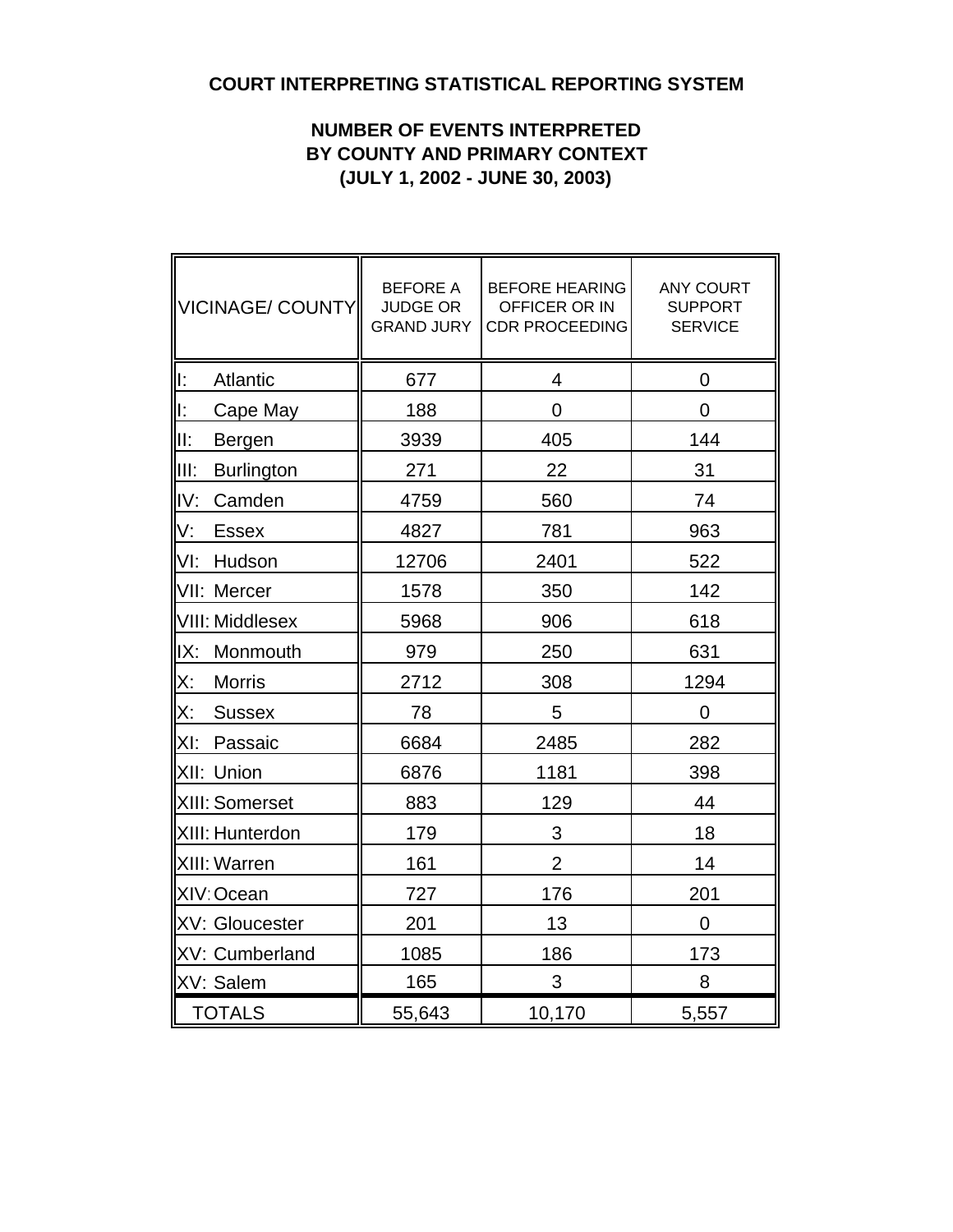### **NUMBER OF EVENTS INTERPRETED BY COUNTY AND LANGUAGE (MAJOR LANGUAGES) (July 1, 2002-June 30, 2003)**

| <b>COUNTY</b> | <b>ARA</b> | <b>CHI</b>     | <b>CHI</b>     | <b>GUJ</b> | HAI        | <b>HIN</b>     | <b>ITA</b>     | <b>KOR</b>     | <b>POL</b>     | <b>POR</b> | <b>RUS</b> | <b>SIG</b> | <b>SPA</b> | <b>TUR</b>     | <b>VIE</b>     | <b>OTH</b> | <b>SUM</b> |
|---------------|------------|----------------|----------------|------------|------------|----------------|----------------|----------------|----------------|------------|------------|------------|------------|----------------|----------------|------------|------------|
|               | <b>EGY</b> | <b>CAN</b>     | <b>MAN</b>     |            | <b>CRE</b> |                |                |                |                |            |            |            |            |                |                | <b>LAN</b> |            |
| Atlantic      | 6          | 30             | 22             | 3          | 2          | 4              | 5              | 6              | 1              | 0          | 9          | 5          | 515        | $\overline{2}$ | 42             | 29         | 681        |
| Cape May      | $\Omega$   |                | 0              | 0          | 0          | $\Omega$       | 0              | ΩI             | 0              |            | 4          | 3          | 166        | 0              | 7              | 6          | 188        |
| Bergen        | 70         | 9              | 76             | 8          |            | 5              | 49             | 803            | 245            | 35         | 97         | 54         | 2774       | 46             |                | 212        | 4,488      |
| Burlington    | 2          | 0              | 8              |            |            | $\overline{2}$ | 4              | 25             | 2              | 18         |            | 39         | 130        | 63             | 8              | 14         | 324        |
| Camden        | 0          | 6              | 41             | 13         | 14         | 7              | 3              | 12             | 22             | 2          | 11         | 152        | 4903       | 10             | 115            | 82         | 5,393      |
| Essex         | 14         | 11             | 21             |            | 312        | $\overline{2}$ | 25             | 7              | 31             | 633        | 44         | 47         | 5310       | 15             | 5              | 93         | 6,571      |
| Hudson        | 286        | 27             | 55             | 34         | 44         | 37             | 32             | 20             | 71             | 111        | 10         | 79         | 14621      | $\Omega$       | 78             | 124        | 15,629     |
| Mercer        | 26         | 4              | 11             | 2          | 50         | $\Omega$       | 10             | 6              | 90             |            | 23         | 50         | 1741       | $\overline{2}$ | 25             | 29         | 2,070      |
| Middlesex     | 41         | 31             | 80             | 29         |            | 47             | 13             | 53             | 77             | 58         | 86         | 84         | 6747       | 6              | 17             | 122        | 7,492      |
| Monmouth      | 11         | 12             | 22             | 2          | 73         | 22             | 5              | 30             | 7              | 86         | 62         | 35         | 1427       | 6              | 0              | 60         | 1,860      |
| Morris        | 31         | 7              | 70             | 23         | $\Omega$   | $\Omega$       | $\overline{7}$ | 62             | 23             | 8          | 3          | 104        | 3894       | 19             | 30             | 33         | 4,314      |
| <b>Sussex</b> | $\Omega$   | 0              | $\Omega$       | 0          | 0          | $\Omega$       | 5              |                | $\overline{c}$ | 0          |            |            | 59         |                | 0              | 10         | 83         |
| Passaic       | 11         | 11             | 10             | 3          | 3          | 10             | 15             | 14             | 201            |            | 5          | 60         | 8867       | 52             | $\overline{c}$ | 186        | 9,451      |
| Union         | 50         | 6              | 105            | 26         | 266        | 8              | 20             | 5 <sup>1</sup> | 226            | 338        | 92         | 114        | 7010       | 18             | 16             | 155        | 8,455      |
| Somerset      | 8          | $\overline{2}$ | 9              |            |            | 0              | $\Omega$       | ΩI             | 23             | 4          |            |            | 955        | 14             | 10             | 16         | 1,056      |
| Hunterdon     | 0          | 0              | 8              | ი          | 6          | 0              | 4              | 0l             | 8              | 3          |            | 2          | 155        | 0              | $\overline{2}$ | 11         | 200        |
| Warren        | 2          | 0              | $\overline{2}$ | O          |            | $\Omega$       | 0              | $\Omega$       | 4              | 0          | 6          |            | 141        | 0              | 5              | 9          | 177        |
| Ocean         | 4          | 0              | 6              | 0          | 3          | 4              | 16             | 8              | 57             | 0          | 29         | 42         | 899        | 6              | 9              | 21         | 1,104      |
| Gloucester    | $\Omega$   | $\overline{2}$ | 6              | 0          | $\Omega$   |                | $\overline{2}$ |                | 1              | 0          | 3          | 32         | 152        | $\overline{2}$ | 1              | 8          | 214        |
| Cumberland    | $\Omega$   | 5              |                |            | 0          | 0              | 0              |                | 1              | 0          | 13         | 42         | 1370       | 5              | $\overline{c}$ | 3          | 1,444      |
| Salem         | $\Omega$   | 0              | $\Omega$       | 0          | 0l         | $\Omega$       | $\mathbf 0$    |                | $\Omega$       | 0          | $\Omega$   | 25         | 144        | 6              | 0              | 0          | 176        |
| Totals        | 562        | 164            | 553            | 147        | 780        | 149            | 215            | 1.061          | 1,092          | ,299       | 513        | 984        | 61,980     | 273            | 375            | 1,223      | 71,370     |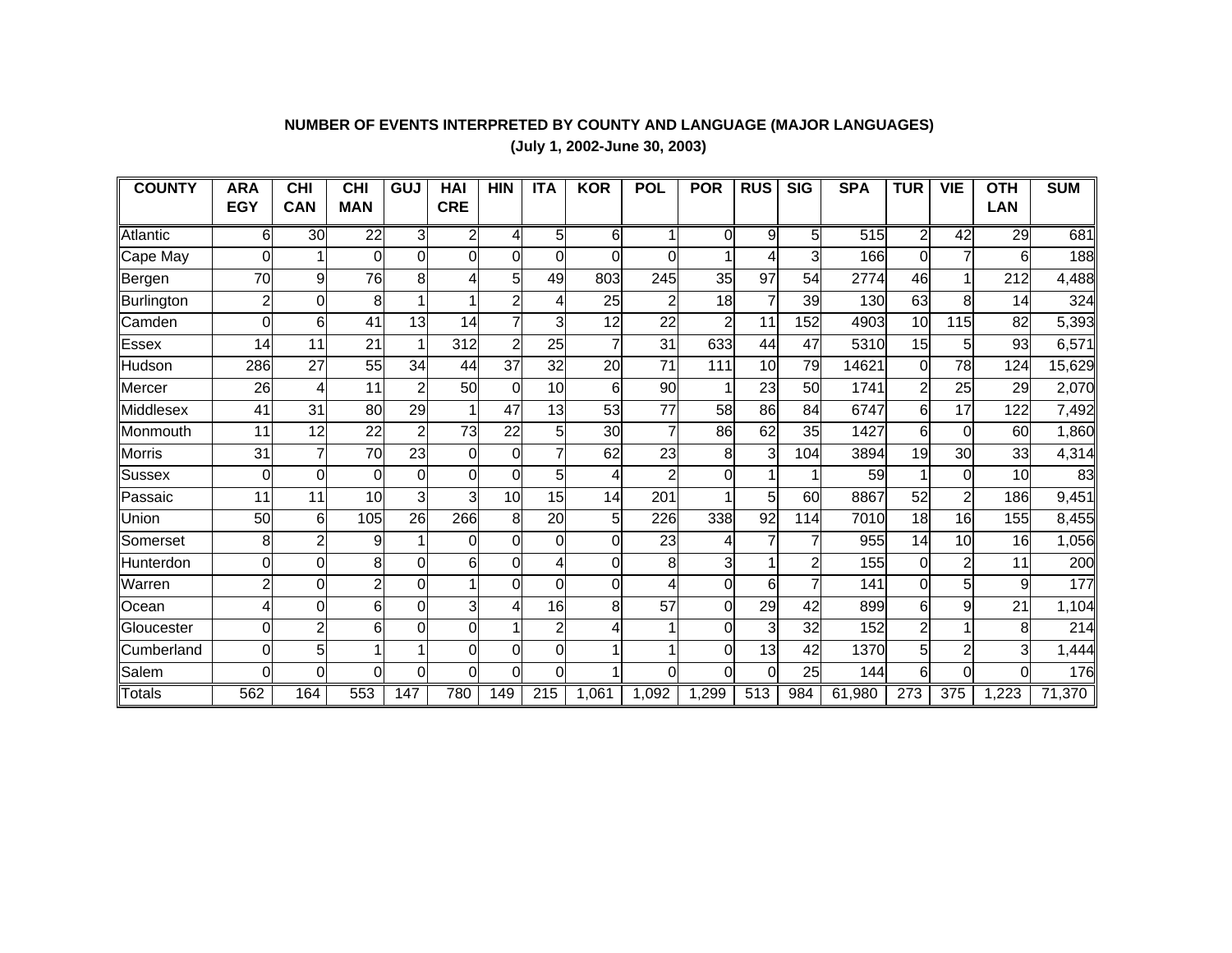### NUMBER OF EVENTS INTERPRETED BY COUNTY AND LANGUAGE (MINOR LANGUAGES) (July 1, 2002 - June 30, 2003)

| <b>COUNTY</b> | <b>AKA</b> | <b>ALB</b> | <b>ALB</b> | <b>AMH</b> | <b>ARA</b> | <b>ARA</b> | <b>ARA</b> | <b>ARM</b>  | <b>BEN</b> | <b>BOS</b> | <b>BUL</b>  | <b>CDI</b> | <b>CHI</b> | <b>CHI</b>     | $\overline{CHI}$ | <b>CRO</b>     | <b>CZE</b> | <b>EWE</b> | <b>FAR</b> | <b>FAR</b> |
|---------------|------------|------------|------------|------------|------------|------------|------------|-------------|------------|------------|-------------|------------|------------|----------------|------------------|----------------|------------|------------|------------|------------|
|               |            | <b>GHE</b> | <b>UNK</b> |            | <b>LEV</b> | <b>MOD</b> | <b>UNK</b> |             |            |            |             |            | <b>FOO</b> | <b>WEN</b>     | <b>UNK</b>       |                |            |            | <b>EAS</b> | <b>WES</b> |
| Atlantic      | 0          | 0          | 0          |            | 0          | 0          | 0          | 0           | 1          | 0          | 0           | 0          | 6          | 0              | 0                | 0              | 0          | 0          | 0          | 0          |
| Cape May      | 0          | 0          | 0          | 0          | 0          | 0          | 0          | 0           | 0          | 0          | 0           | 0          | 0          | 0              | 0                | 0              | 0          | 0          | 0          | 0          |
| Bergen        | 1          | 0          | 4          | $\Omega$   | 4          | 0          | 0          | 11          | 4          |            | 0           | $\Omega$   | 6          | 0              | 0                | $\overline{7}$ | $\Omega$   | 0          | 6          | 10         |
| Burlington    | $\Omega$   | 0          |            | $\Omega$   | 0          | 0          | 0          | 0           | 0          | 0          | 0           | $\Omega$   | 0          | 0              | 0                | 0              | 0          | 0          | 0          | 0          |
| Camden        | 0          | 0          | $\Omega$   | 0          | 0          | 0          | 12         | 0           | 2          | 0          | 0           |            | 0          | 0              | 0                | 0              | 0          | 0          | 0          | 0          |
| Essex         | 3          | 0          | 3          | 0          | 0          | 0          | 0          | 0           | 1          | 0          | 0           | 0          | 0          | 0              | 0                | 2              | 4          | 8          | 14         | 0          |
| Hudson        | 0          | 0          | $\Omega$   | 0          | 0          | 0          | 0          | 0           | 0          | 0          | 0           | 5          |            | 0              | 4                | 4              | 0          | 0          | 13         | 2          |
| Mercer        | 0          | 0          | 0          | 0          | 0          |            | 0          | 0           | 0          | 0          | 2           | 0          | 0          | 0              | 0                | 0              | 0          | 0          | 0          | 0          |
| Middlesex     | 0          | 0          | 2          | 0          | 22         | $\Omega$   | 0          | 0           | 0          | 0          | 2           | $\Omega$   | 0          | 0              | 0                |                | 1          | 0          | 0          | 0          |
| Monmouth      | 0          | 0          | 0          | 0          | 0          | 0          | 0          | 0           | 5          | 0          | 0           | 0          | 0          | 0              | 0                | 0              | 0          | 0          | 0          | 0          |
| Morris        |            | 0          | 2          | 0          | 0          | 0          | 0          | 0           | 0          |            | $\mathbf 0$ | 0          | 0          | 0              | 0                | $\overline{2}$ | 0          | 0          | 0          | 3          |
| Sussex        | 0          | 0          | 0          | 0          | 0          | 0          | 0          | 0           | 0          | 0          | 0           | 0          | 0          | 0              | 0                | 0              | 0          | 0          | 0          | 0          |
| Passaic       | 0          | 9          | 0          | 0          | 108        | 0          | 0          | 0           | 22         | 0          | 0           | 15         | 0          | 0              | 0                | 0              | 0          | 0          | 0          | 0          |
| Union         | 0          | 9          | 0          | 8          | 0          | 0          | 0          | $\mathbf 0$ | 41         | 0          | 0           | 12         |            | $\overline{2}$ | 0                | 0              | 1          | 0          | 2          | 0          |
| Somerset      | 1          | 0          | $\Omega$   | 0          | 0          | 0          | 0          | 0           | 0          | 0          | 0           | 0          | 0          | 0              | 0                | 0              | 0          | 0          | 0          |            |
| Hunterdon     | 0          | 0          | 0          | $\Omega$   | 0          | 0          | 0          | 0           | 0          | 0          | 0           | $\Omega$   | 0          | 0              | 0                | 0              | 0          | 0          | 0          | 0          |
| Warren        | 0          | 0          | 0          | $\Omega$   | 0          | 0          | 0          | 0           | 0          | 0          | 0           | 0          | 0          | 0              | 0                | $\Omega$       | 0          | 0          | 0          | 0          |
| Ocean         | 0          | 2          | 0          | 0          | 0          | 0          | 0          | 0           | 0          | 0          | 0           | 0          | 0          | 0              | 0                | 0              | 1          | 0          | 0          | 0          |
| Gloucester    | 0          | 0          | 0          | 0          | 0          | 0          | 0          | 0           | 0          | 0          | 0           | 0          | 0          | 0              | 0                | 0              | 0          | 0          | 0          | 0          |
| Cumberland    | 0          | 0          | 0          | 0          | 0          | 0          | 0          | 0           | 0          | 0          | 0           | 0          | 0          | 0              | 0                | 0              | 0          | 0          | 0          | 0          |
| Salem         | 0          | 0          | 0          | 0          | 0          | 0          | 0          | 0           | 0          | 0          | 0           | 0          | 0          | 0              | 0                | 0              | 0          | 0          | 0          | 0          |
| <b>TOTALS</b> | 6          | 20         | 12         | 9          | 34         |            | 12         | 11          | 76         | 2          | 4           | 33         | 14         | 2              | 4                | 16             | 7          | 8          | 35         | 16         |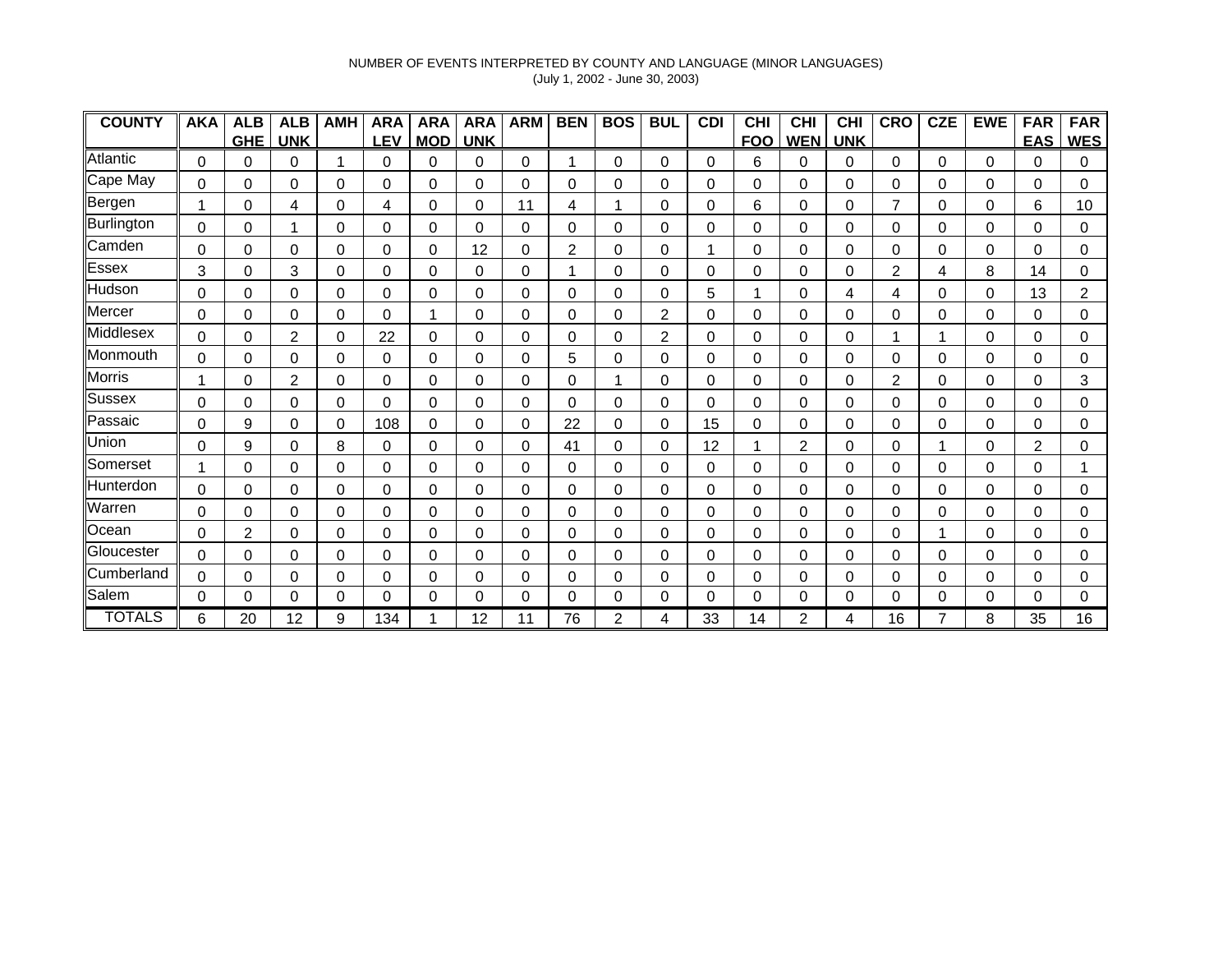### NUMBER OF EVENTS INTERPRETED BY COUNTY AND LANGUAGE (MINOR LANGUAGES) (July 1, 2002 - June 30, 2003)

| <b>COUNTY</b> | <b>FAR</b>  | <b>FIN</b>     | <b>FRE</b>     | <b>FUL</b>     | <b>GER</b>     | <b>GRE</b> | <b>HEB</b>     | <b>HUN</b>     | <b>IGB</b> | <b>ILO</b> | <b>IND</b>     | <b>JAP</b>     | <b>KHM</b>     | <b>LAO</b> | <b>LIT</b> | <b>MAC</b> | <b>MAL</b> | <b>MAN</b> | <b>MAY</b> | <b>PAN</b>     |
|---------------|-------------|----------------|----------------|----------------|----------------|------------|----------------|----------------|------------|------------|----------------|----------------|----------------|------------|------------|------------|------------|------------|------------|----------------|
|               | <b>UNK</b>  |                |                | <b>ADA</b>     |                |            |                |                |            |            |                |                |                |            |            |            |            |            | <b>YUC</b> | <b>EAS</b>     |
| Atlantic      | 0           | 0              | 0              | 0              | 0              | 3          | 0              | 0              | $\Omega$   | 0          | 0              |                | $\Omega$       | 3          | 0          | 0          | $\Omega$   | 0          | 0          |                |
| Cape May      | 0           | 0              | 0              | 0              | 0              | 2          | 0              | 0              | 0          | 0          | 0              | 0              | 0              | 0          | 0          | 0          | 0          | 0          | 0          | 3              |
| Bergen        |             | 0              | 9              | $\Omega$       | $\overline{7}$ | 18         | $\overline{2}$ | 3              | $\Omega$   | 0          | 0              | $\overline{2}$ | $\Omega$       | 0          | 0          | 13         | 2          | 19         | 0          | 4              |
| Burlington    | $\Omega$    | 0              | 0              | $\Omega$       | 0              | 0          | 0              | 0              | $\Omega$   | 6          | 0              | $\overline{2}$ | $\Omega$       | 0          | 0          | 0          | 0          | 0          | $\Omega$   | $\overline{2}$ |
| Camden        | $\Omega$    | 0              | $\overline{2}$ | $\overline{2}$ | 0              | 0          | 0              | 0              | 0          | 0          | 0              | 0              | 33             | 0          | 0          | 0          | 0          | $\Omega$   | 0          | 0              |
| Essex         | 0           | 0              | 20             | 0              | 0              | 7          | 0              | 0              | 0          | 0          | 0              | 0              | $\overline{2}$ | 0          | 0          | 0          | 0          | 0          | 0          | 6              |
| Hudson        | 0           | 0              | 12             | $\Omega$       | 0              | 17         | 0              | 4              | 0          |            | 0              |                | 0              | 1          | 0          | 0          | 0          | 0          | 0          | 0              |
| Mercer        | 0           | 0              | 0              | 0              | 0              | 0          | 0              | 0              | 0          | 0          | 0              | 0              | 0              | 0          | 0          | 0          | 0          | 0          | 0          | 0              |
| Middlesex     | 0           | 0              | 2              | 0              | 0              | 18         | 0              | 31             | $\Omega$   | 0          | $\overline{7}$ | 2              | 0              | 0          | 0          | 0          | 0          | 0          | 0          | 5              |
| Monmouth      | 4           | 0              | 3              | $\Omega$       | 0              | 7          | 0              | 6              | 0          | 0          | 0              | $\overline{2}$ | 0              | 0          | 0          | 0          | 0          | $\Omega$   | 0          | 2              |
| Morris        |             | 0              |                | $\Omega$       | 1              | 2          | 0              | $\mathbf 0$    | $\Omega$   | 0          | $\mathbf 0$    | 0              | 0              | $\Omega$   | 0          | 0          | $\Omega$   | 0          | 0          | 0              |
| Sussex        | $\Omega$    | 0              | 0              | $\Omega$       | 0              | 0          | 0              | $\overline{c}$ | $\Omega$   | 0          | 0              | 0              | 0              | 0          | 0          | 0          | 0          | 0          | 0          |                |
| Passaic       |             | 0              | 2              | 0              | 0              | 3          | 0              | 0              | 0          | 0          | 0              | 0              | 0              | 0          | 0          | 0          | 0          | 0          | 0          | 0              |
| Union         | 0           | 0              | 12             | 0              | 0              | 0          | 0              | 1              | 2          | 0          | 0              | 0              | 0              | 0          | 3          | 0          | 0          | 0          |            | 25             |
| Somerset      | 0           | 0              | 0              | 0              | $\overline{2}$ | 1          | 0              | $\overline{c}$ | 0          | 0          | 0              | 2              | 0              | 0          | 0          | 0          | 0          | 0          | 0          |                |
| llHunterdon   | 0           | 0              | 0              | 0              | 0              | 0          | 0              | 0              | 0          | 0          | 0              |                | 0              | 0          | 0          | 0          | 0          | 0          | 0          | 0              |
| Warren        | 0           | 0              | 4              | 0              | 0              | 0          | 0              | $\mathbf 0$    | 0          | 0          | 0              | 0              | 0              | 0          | 0          | 0          | 0          | 0          | $\Omega$   |                |
| Ocean         | $\mathbf 0$ | $\overline{7}$ | 0              | 0              | 0              | 0          | $\overline{2}$ | $\mathbf 0$    | 0          | 0          | $\mathbf 0$    |                | $\mathbf 0$    | 0          | 0          | 0          | 0          | 0          | 0          | 4              |
| Gloucester    | 0           | 0              |                | $\Omega$       | 0              | 3          | 0              | 0              | 0          | 0          | 0              | 0              | 0              | 0          | 0          | 0          | 0          | 0          | 0          |                |
| Cumberland    | 0           | 0              |                | 0              | 0              | 0          | 0              | 0              | 0          | 0          | 0              | 0              | 0              | 0          | 0          | 0          | 0          | 0          | 0          | 0              |
| Salem         | 0           | 0              | 0              | 0              | 0              | 0          | 0              | 0              | 0          | 0          | 0              | 0              | 0              | 0          | 0          | 0          | 0          | 0          | 0          | 0              |
| <b>TOTALS</b> |             |                | 69             | 2              | 10             | 81         | 4              | 49             | 2          |            |                | 14             | 35             | 4          | 3          | 13         | 2          | 19         |            | 56             |